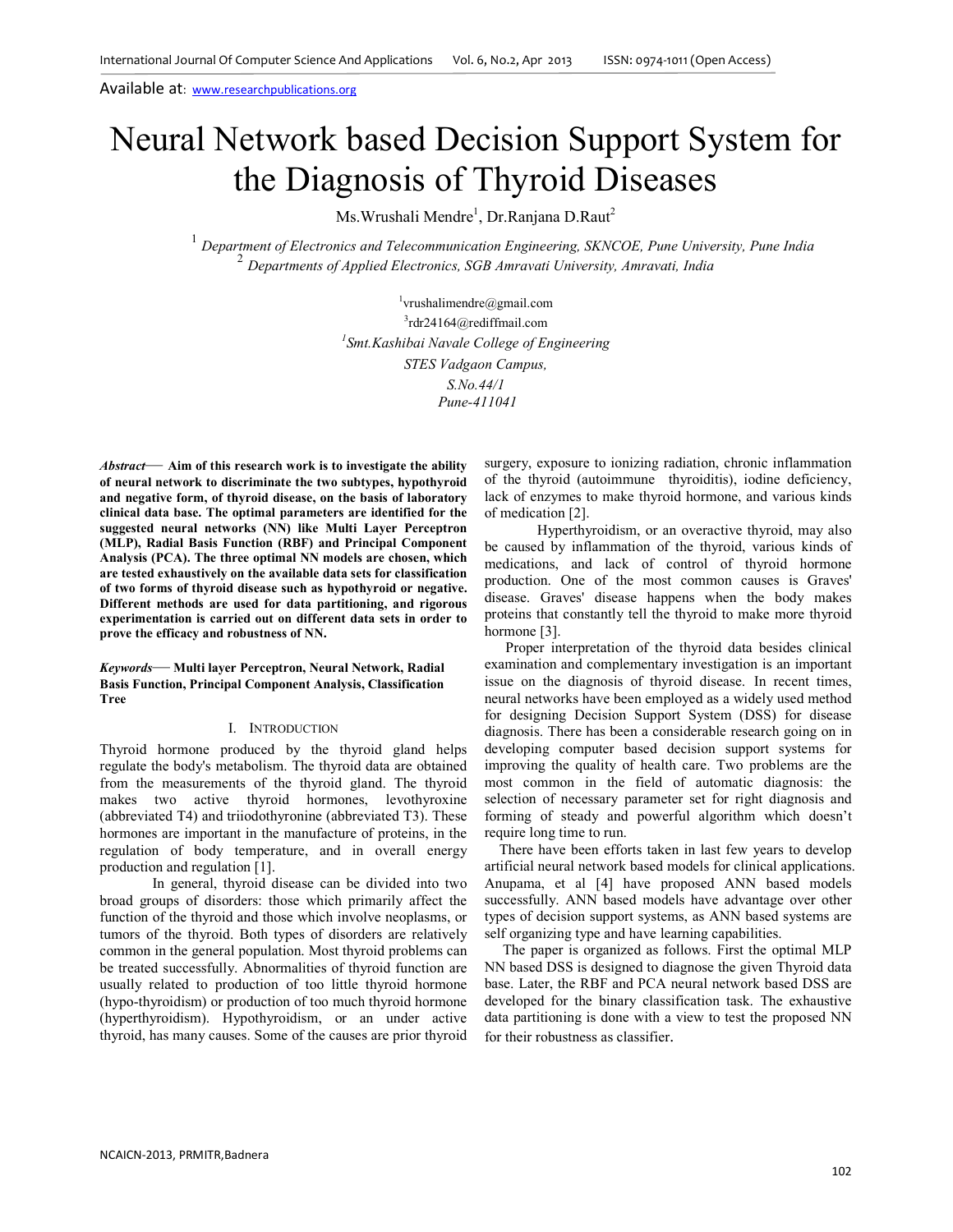## II. ANN CLASSIFIERS

The performances of three different networks in classification of thyroid data sets are compared in this article. Those include Multilayer Perceptron (MLP), Radial-Basis Functions (RBF) and Principal Component Analysis (PCA). A brief description of them follows.

# *A. MLP networks:*

MLPs are feed-forward neural networks trained with the standard back-propagation algorithm. It is shown that a network having a single layer of threshold units could classify a set of points perfectly if they were linearly separable [5]. It is shown that for a set of N data points, a two-layer network of threshold units with *N* −1 units in the hidden layer could exactly separate an arbitrary dichotomy [6]. Since it is very likely that one ends up in a "bad" local minimum, the network should be trained a couple of times (typically at least five times), starting from different initial weights.



#### Fig.1. Multi Layer Perceptron NN

As it has been pointed out in earlier discussion, a MLP NN shown above in fig.1 is chosen as a DSS. In order to design a proper architecture of the MLP NN model; a computer simulation experiment is designed where the number of hidden neurons is varied gradually from 1 to 20. It is found that the performance of the selected model is optimal for 17 neurons in the hidden layer with regard to the MSE, NMSE, correlation coefficients, area under the ROC curve, and percent classification accuracy for the testing data set. When we attempted to increase the number above 17 in the hidden layer, the performance of the DSS was not seen to improve.

*TABLE I: Optimal Parameters for MLP NN DSS*

| S.N. | Parameter                | Hidden<br>Laver#1 | Output<br>Layer |
|------|--------------------------|-------------------|-----------------|
|      | Processing Elements      |                   |                 |
|      | <b>Transfer Function</b> | Lin Tanh          | Soft-max        |
| 3    | Learning rule            | Momentum          | Delta Bar       |
|      |                          |                   | Delta           |

The total number of free parameters (connection weights) for NN model (19-17-2) is 376 (19 X 17 + 17 X 2 + 17 +2). Now this NN model is trained (three times with different random weight initialization) with 5000 iterations of the standard back propagation algorithm with momentum term. Table 1 indicates optimal parameters used for MLP NN based DSS. Variation of average of minimum MSEs with respect to PEs in hidden layer is graphed in Fig. 2.



Fig. 2. Average of Minimum MSEs versus no. of PEs in the hidden layer

Max. Epochs = 5000, No. of Input PEs=19

#### *B. RBF networks:*

Radial-basis functions (RBF) were first introduced in the solution of the real multivariate interpolation problem [15]. The construction of a RBF network as shown in fig. 3, in its most basic form, involves three layers with entirely different roles. The input layer is made up of source nodes (sensory units) that connect the network to its environment.



Fig.3. Radial Basis Function

Different initial conditions are tried to make sure that we are really converging to the absolute minimum. Moreover, this also removes biasing in the learning mechanism. Therefore, in order to ensure true learning and proper generalization, the network is run at least three times to gauge performance. The training of RBF constitutes 100 epochs in unsupervised learning mode for setting the centres' and width of the Gaussians and at least 1000 epochs in the supervised learning mode to compute the connection weights in the output layer. The supervised learning may terminate earlier if the minimum specified error threshold of 0.01 is reached earlier. An exhaustive experimental study has been carried out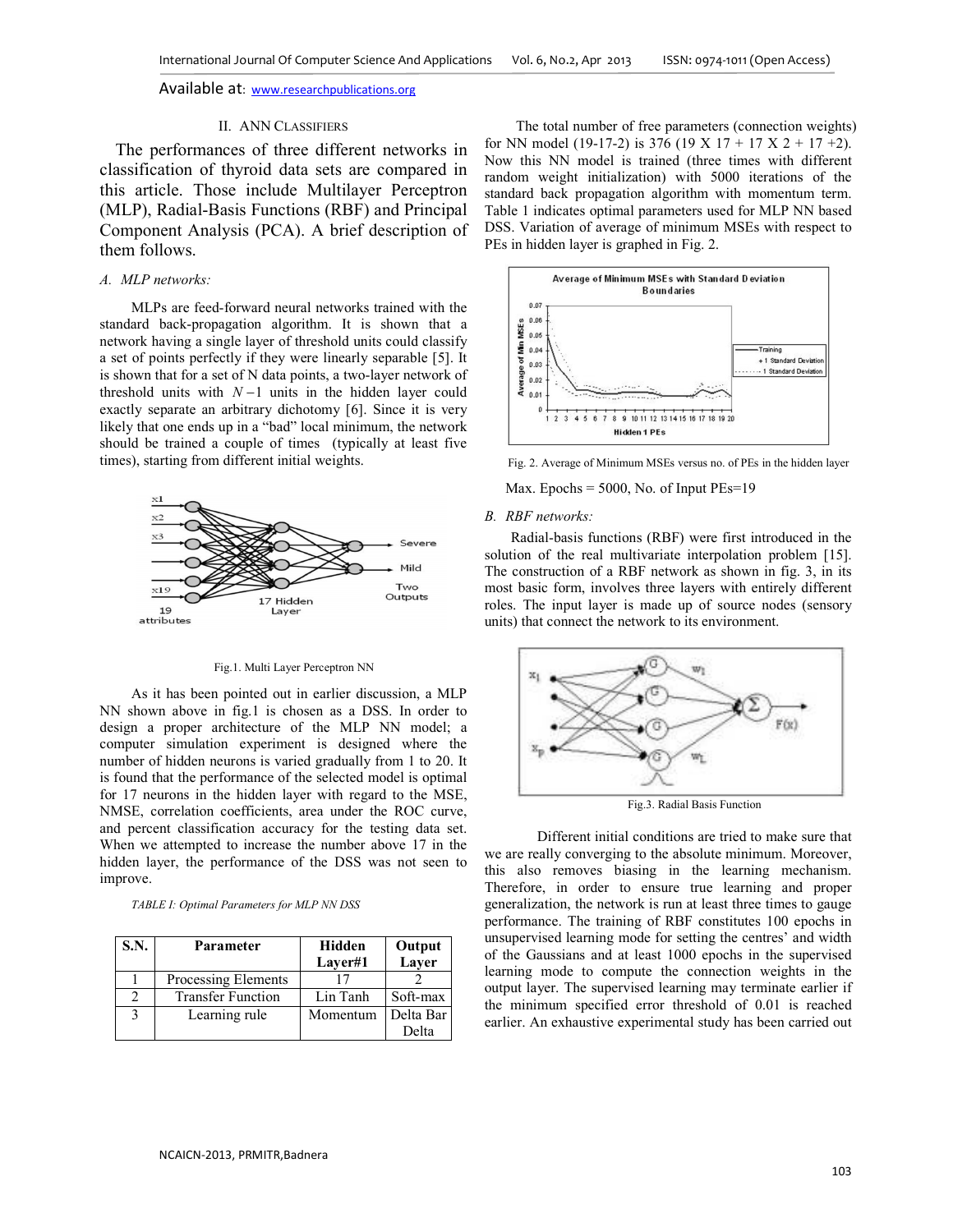to design the optimal parameters of RBF NN as depicted in table 2. *TABLE I II: Optimal Parameters for RBF NN*

| S.N.         | <b>Optimal Parameters of RBF NN</b> |                      |
|--------------|-------------------------------------|----------------------|
|              | No. of Clusters                     | 120                  |
| $\mathbf{r}$ | <b>Transfer Function</b>            | Softmax              |
| 3            | Supervised learning rule            | <b>DeltaBarDelta</b> |
| 4            | <b>Competitive learning metric</b>  | Euclidean            |
| $\sim$       | Unsupervised learning rule          | Conscience-full      |

Experimental results show that, the highest classification accuracy obtained at clusters 120.

# PCA networks

Principal component analysis networks (PCAs) combine unsupervised and supervised learning in the same topology. PCA is a very well known statistical procedure in which input data of very large dimensionality (D dimensions) is projected onto a smaller-dimensionality space  $M (M < D)$ , a step that is commonly called feature extraction as shown in fig.4. The linear projection that accomplishes this goal is the PCA. It is an unsupervised linear procedure that finds a set of uncorrelated features, principal components, from the input. A MLP is used to perform the nonlinear classification from these components.



Fig. 4. Principal Component Analysis network

PCA is a data reduction method, which condenses the input data down to a few principal components. As with any data reduction method, there is the possibility of losing important input information. The two most robust learning rules are Oja's and Sanger's implementations of the Hebbian principle. Between the two, Sanger's is preferred for PCA because it naturally orders the PCA components by magnitude.

Table 2 shows, the optimal parameters. Where,  $D =$ 19 attributes and M=10 principal components (M<D). These 10 attributes are used as input for MLP reducing the free weights and complexity.

TABLE III Optimal Parameters for PCA NN DSS

| <b>S.N. Parameter</b>      | Hidden<br><b>Laver#1</b> | <b>Output Layer</b>      |
|----------------------------|--------------------------|--------------------------|
| Processing<br>Elements     | 17                       |                          |
| Transfer Function Lin tanh |                          | Soft-max                 |
| earning rule               |                          | Momentum Delta Bar Delta |

Max. Epochs = 5000, No. of Input PEs=17, Principal Components =10, Learning rule = Sanger Full.

#### III. NN PERFORMANCE INDEX

#### *A. MSE (Mean Square Error)*

The formula for the mean squared error is defined by following formula:

$$
M\,S\,E\,=\,\frac{\sum_{j=0}^{P}\,\sum_{i=0}^{N}\,\left(d_{ij}\,-\,y_{ij}\,\right)^{2}}{N\,.\,P}
$$

### *B. NMSE (Normalized Mean Square Error)*

The normalized mean squared error is defined by following formula:

$$
NMSE = \frac{P. N. MSE}{\sum_{j=0}^{P} \frac{N \sum_{i=0}^{N} d_{ij}^{2} - (\sum_{i=0}^{N} d_{ij})^{2}}{N}}
$$

Where,  $P =$  number of output processing elements,  $N =$ number of exemplars in the data set, *MSE* = mean square error,  $d_{ii}$  = desired output for exemplar *i* at processing element *j.* 

#### *C. R (correlation matrix)*

The correlation coefficient (*r*) solves this problem. By definition, the correlation coefficient between a network output *x* and a desired output *d* is:

Where, 
$$
\bar{x} = \frac{1}{N} \sum_{i=1}^{N} x_i
$$
 and  $\bar{d} = \frac{1}{N} \sum_{i=1}^{N} d_i$ 

The correlation coefficient is confined to the range [-1, 1]. When  $r = 1$  there is a perfect positive linear correlation between *x* and *d*, that is, they co vary, which means that they vary by the same amount. When  $r = -1$ , there is a perfectly linear negative correlation between *x* and *d*, that is, they vary in opposite ways (when *x* increases, *d* decreases by the same amount). When  $r = 0$  there is no correlation between x and d,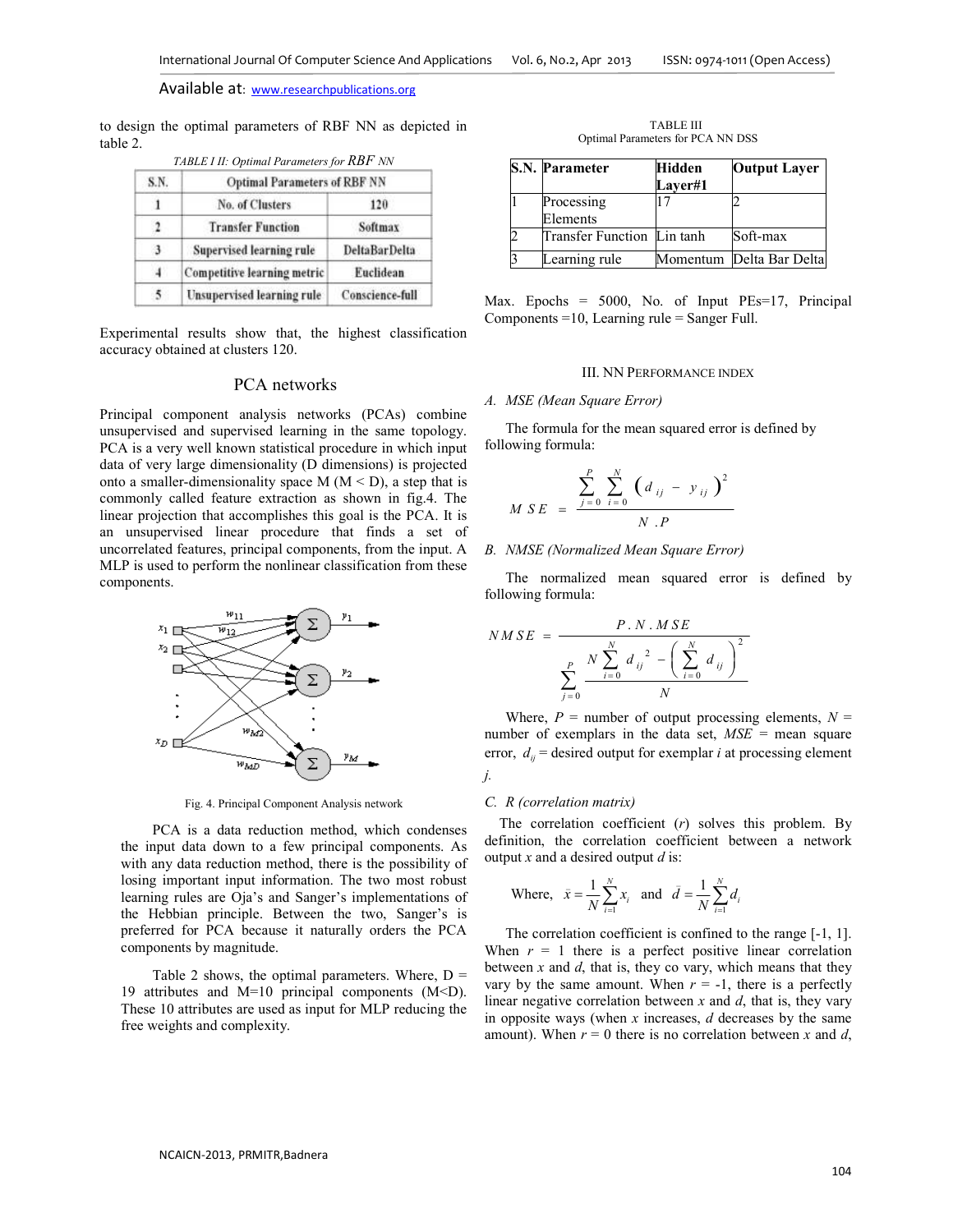i.e. the variables are called uncorrelated. Intermediate values describe partial correlations.

## IV.RESULTS

In this paper, the performance of the three Neural Networks MLP, RBF and PCA are evaluated for classification of thyroid disease as hypothyroid or negative. The title of the data-set is thyroid gland data, taken from UCI repository of machine learning data [8]. Two types of data partitioning is used, dataset 1 with 20% samples for training and 80% samples for testing, dataset 2 with 60% samples for training and 40% samples for testing. The classification accuracy and performance of Neural Network MLP, RBF and PCA is shown in the following tables 3-9.

TABLE IV Performance Evaluation of MLP Data Set-I (Train 80% Test 20%)

| Sr.<br>No | Performance<br>Index       | Negative | Hypothyroid |
|-----------|----------------------------|----------|-------------|
|           | Classification<br>Accuracy | 100      | 100         |
|           | <b>MSE</b>                 | 0.009    | 0.0589      |
|           | <b>NMSE</b>                | 0.038    | 0.4058      |
|           | R                          | 0.985    | 0.8351      |

TABLE IV Performance Evaluation of MLP Data Set-II (Train 60% Test 40%)

|                   |                            | 11W111 0070 1008 1070 |             |
|-------------------|----------------------------|-----------------------|-------------|
| Sr.<br>No         | Performance<br>Index       | Negative              | Hypothyroid |
|                   | Classification<br>Accuracy | 100                   | 90          |
|                   | <b>MSE</b>                 | 0.008                 | 0.0589      |
| $\mathbf{\Omega}$ | <b>NMSE</b>                | 0.048                 | 0.3058      |
|                   |                            | 0.885                 | 0.7351      |

TABLE V Performance Evaluation of RBF Data Set-I (Train 80% Test20%)

| Sr.<br>No | Performance<br>Index       | Negative | Hypothyroi |
|-----------|----------------------------|----------|------------|
|           | Classification<br>Accuracy | 94.44    | 75.00      |
|           | <b>MSE</b>                 | 0.101    | 0.057      |
|           | NMSE                       | 0.406    | 0.318      |
|           |                            | 0.779    | 0.874      |

TABLE VI Performance Evaluation of RBF Data Set-II (Train 60% Test 40%)

| Sr.<br>No | Performance<br>Index       | Negative | Hypothy. |
|-----------|----------------------------|----------|----------|
|           | Classification<br>Accuracy | 100      | 90.00    |
|           | <b>MSE</b>                 | 0.071    | 0.035    |
|           | NMSE                       | 0.285    | 0.197    |

|  | $\bigcap$<br>$\sim$<br>ы<br>. . |  |
|--|---------------------------------|--|
|--|---------------------------------|--|

TABLE VII Performance Evaluation of PCA Data Set-I (Train 80% Test 20%)

| Sr.<br>No          | Performance<br>Index       | Negative | Hypothy. |
|--------------------|----------------------------|----------|----------|
|                    | Classification<br>Accuracy | 80.00    | 90.00    |
|                    | <b>MSE</b>                 | 0.101    | 0.057    |
| $\mathbf{\hat{z}}$ | <b>NMSE</b>                | 0.406    | 0.318    |
|                    | R                          | 0.779    | 0.874    |

## V. CONCLUSION

From tables 1 to 9 it is observed that, percentage average Classification accuracy of MLP NN is higher as compared to RBF and PCA NNs and it has performed excellent on such complex and insufficient data set.

TABLE VIII Performance Evaluation of PCA Data Set-II (Train 60% Test 40%)

| Sr.<br>N <sub>0</sub> | Performance<br>Index       | Negative | Hypothyroid |
|-----------------------|----------------------------|----------|-------------|
|                       | Classification<br>Accuracy | 100      | 100         |
| $\mathfrak{D}$        | <b>MSE</b>                 | 0.009    | 0.0589      |
| $\mathbf{3}$          | <b>NMSE</b>                | 0.038    | 0.4058      |
|                       | R                          | 0.985    | 0.8351      |

| Table IX<br>Comparison of MLP, RBF and PCA |          |                                   |  |  |
|--------------------------------------------|----------|-----------------------------------|--|--|
| Neural                                     |          | % Average Classification Accuracy |  |  |
| <b>Network</b>                             | Negative | Hypothyroid                       |  |  |
| MLP                                        | 100      | 95                                |  |  |
| <b>RBF</b>                                 | 97.22    | 87.5                              |  |  |
|                                            |          |                                   |  |  |

#### **REFERENCES**

[1] Eystratios G. Keramidas, Dimitris K. Iakovidis, "Thyroid Texture Representation via Noise Resistant Image Features " ,IEEE International Symposium on computer – based Medical Systems , 2008, pp 560-565